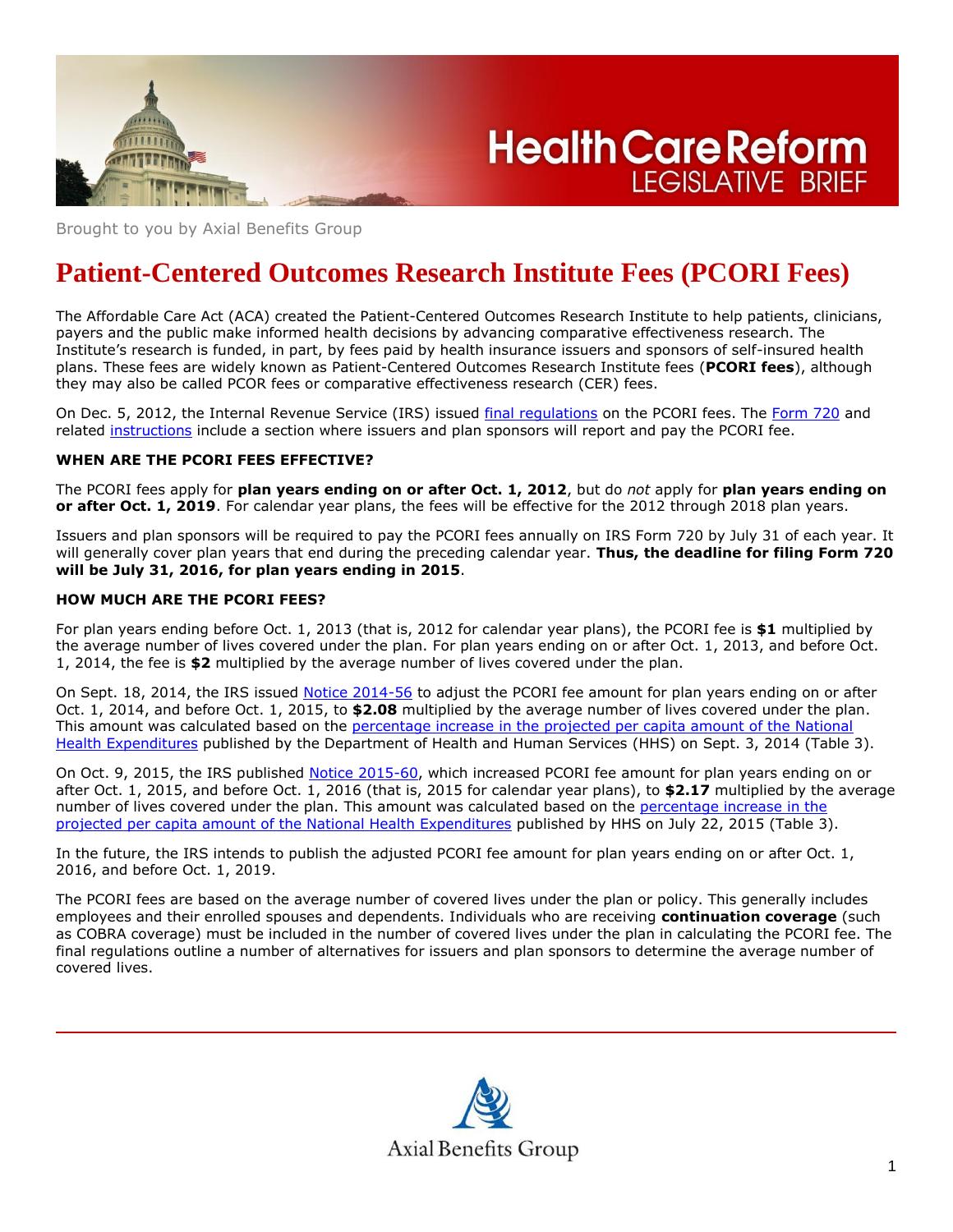## **WHAT POLICIES AND PLANS ARE SUBJECT TO PCORI FEES?**

The PCORI fees generally apply to insurance policies providing accident and health coverage and self-insured group health plans. The final regulations contain some exceptions to this general rule and also clarify how the PCORI fees apply to certain types of health coverage arrangements. For example, the PCORI fees do not apply if substantially all of the coverage under a plan or policy is for excepted benefits, as defined under HIPAA. In addition, the PCORI fees may apply to retiree-only plans and policies, even though retiree-only coverage is exempt from many of the ACA's other requirements.

## *Health Insurance Policies and Health Plans*

The PCORI fees apply to "specified health insurance policies" and "applicable self-insured health plans." ACA broadly defines these terms as follows:

- *Specified Health Insurance Policy*—An accident or health insurance policy (including a policy under a group health plan) issued with respect to individuals residing in the United States, including prepaid health coverage arrangements.
- *Applicable Self-Insured Health Plan*—A plan providing accident or health coverage, any portion of which is provided other than through an insurance policy, which is established or maintained by:
	- One or more employers for the benefit of their employees or former employees;
	- $\circ$  One or more employee organizations for the benefit of their members or former members;
	- $\circ$  Jointly by one or more employers and one or more employee organizations for the benefit of employees or former employees;
	- o A voluntary employees' beneficiary association (VEBA); or
	- $\circ$  Other specified organizations, including a multiple employer welfare arrangement (MEWA).

#### *Governmental Entities*

Governmental entities that are health insurance issuers or sponsors of self-insured health plans are subject to the PCORI fees, except the fees do not apply to "exempt governmental programs"—Medicare, Medicaid, the Children's Health Insurance Program (CHIP) and any program established by federal law to provide medical care (other than through insurance policies) for members of the Armed Forces or veterans or for members of Indian tribes.

# *Excepted Benefits*

The PCORI fees do *not* apply if substantially all of the coverage under a plan is for excepted benefits, as defined under HIPAA. Excepted benefits include, for example, stand-alone dental and vision plans, accident-only coverage, disability income coverage, liability insurance, workers' compensation coverage, credit-only insurance or coverage for on-site medical clinics. A health FSA qualifies as an excepted benefit if:

- (1) Other group health plan coverage, not limited to excepted benefits, is made available to the eligible class of participants; and
- (2) The maximum benefit payable under the FSA to any eligible participant does not exceed two times the participant's salary reduction election (or, if greater, \$500 plus the amount of the salary reduction election).

## *Retiree Health Plans*

Although stand-alone retiree health plans are generally exempt from many of ACA's requirements, sponsors and issuers of these plans are subject to the PCORI fees, unless the plan qualifies as an excepted benefit under HIPAA.

This Legislative Brief is not intended to be exhaustive nor should any discussion or opinions be construed as legal advice. Readers should contact legal counsel for legal advice.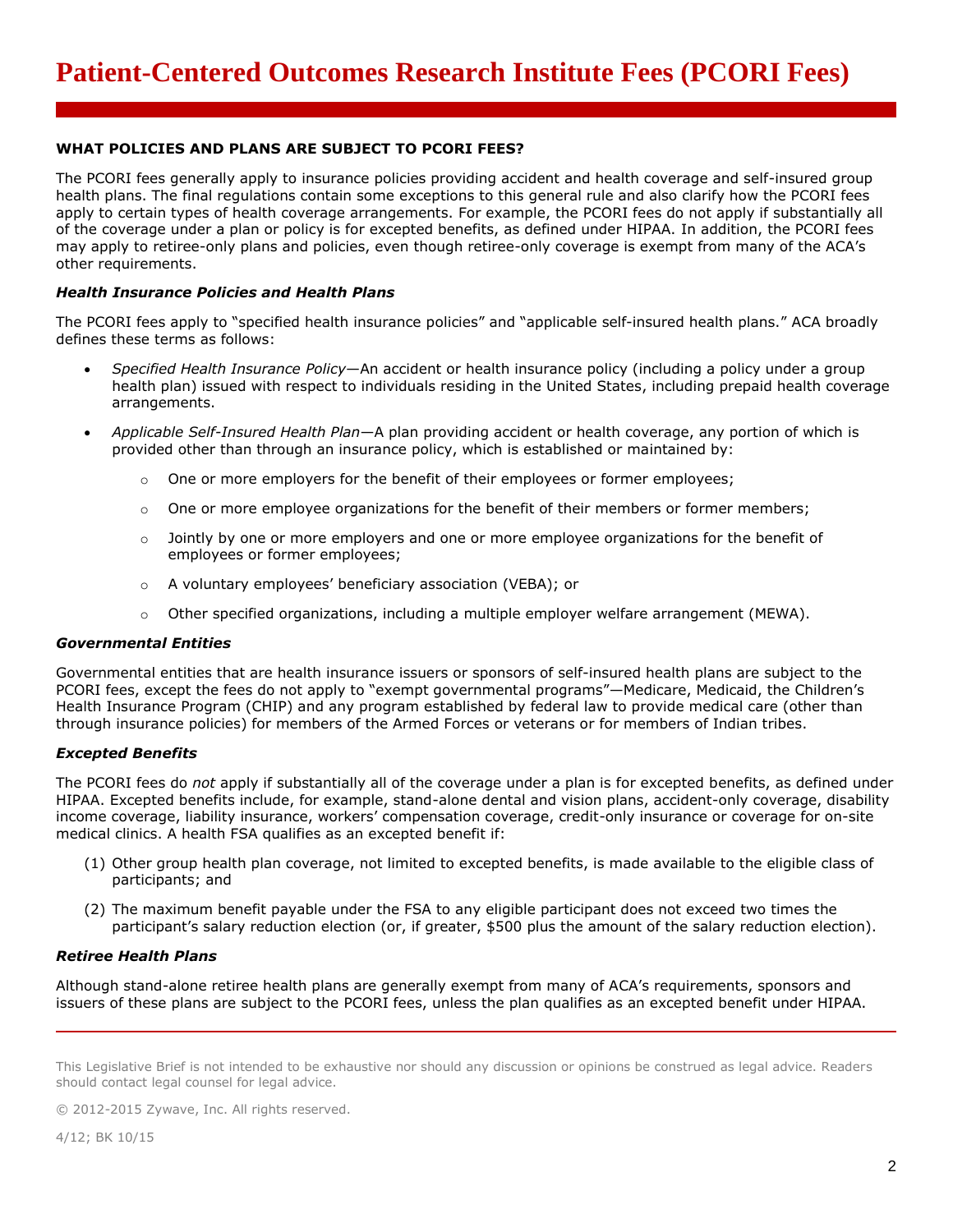## *Continuation Coverage*

If continuation coverage under COBRA (or similar continuation coverage under federal or state law) provides accident and health coverage, the coverage is subject to ACA's PCORI fees.

## *Multiple Health Plans*

The final regulations address how the PCORI fees apply when an employer sponsors more than one health plan for its employees (for example, a full-insured major medical insurance policy and a self-insured prescription drug plan). As a general rule, an issuer or plan sponsor may not disregard a covered life when calculating its PCORI fees merely because that individual is also covered under another specified health insurance policy or applicable self-insured plan.

However, multiple self-insured arrangements established and maintained by the same plan sponsor with the same plan year are subject to **a single fee**. For example, if a plan sponsor establishes or maintains a self-insured arrangement providing major medical benefits, and a separate self-insured arrangement with the same plan year providing prescription drug benefits, the two arrangements may be **treated as one applicable self-insured health plan** so that the same life covered under each arrangement would count as only one covered life under the plan for purposes of calculating the fee.

# *HRAs and Health FSAs*

HRAs and health FSAs are not completely excluded from the obligation to pay PCORI fees. However, the final regulations provide two special rules for plan sponsors that provide an HRA or health FSA. Under these special rules:

- (1) If a plan sponsor maintains only an HRA or health FSA (and no other applicable self-insured health plan), the plan sponsor may treat each participant's account as covering a single life. This means that the plan sponsor is not required to count spouses or other dependents.
- (2) An HRA is not subject to a separate research fee if it is integrated with another self-insured plan providing major medical coverage, provided the HRA and the plan are established and maintained by the same plan sponsor and have the same plan year. This rule allows the sponsor to pay the PCORI fee only once with respect to each life covered under the HRA and other plan. However, if an HRA is integrated with an insured group health plan, the plan sponsor of the HRA and the issuer of the insured plan will both be subject to the research fees, even though the HRA and insured group health plan are maintained by the same plan sponsor.

The same analysis applies to health FSAs that do not qualify as excepted benefits.

## *Employee Assistance, Disease Management and Wellness Programs*

Employee assistance programs (EAPs), disease management programs and wellness programs that do not provide significant benefits in the nature of medical care or treatment are not subject to the PCORI fees. This exception also covers an insurance policy to the extent it provides for an EAP, disease management program or wellness program, if the program does not provide significant benefits in the nature of medical care or treatment.

## **WHO MUST PAY THE PCORI FEES?**

The entity that is responsible for paying the PCORI fees depends on whether the plan is insured or self-insured.

- For insured health plans, the **issuer** of the health insurance policy is required to pay the research fees.
- For self-insured health plans, the research fees are to be paid by the **plan sponsor**.

Although sponsors of fully-insured plans are not responsible for paying research fees, issuers may shift the fee cost to sponsors through a modest premium increase.

This Legislative Brief is not intended to be exhaustive nor should any discussion or opinions be construed as legal advice. Readers should contact legal counsel for legal advice.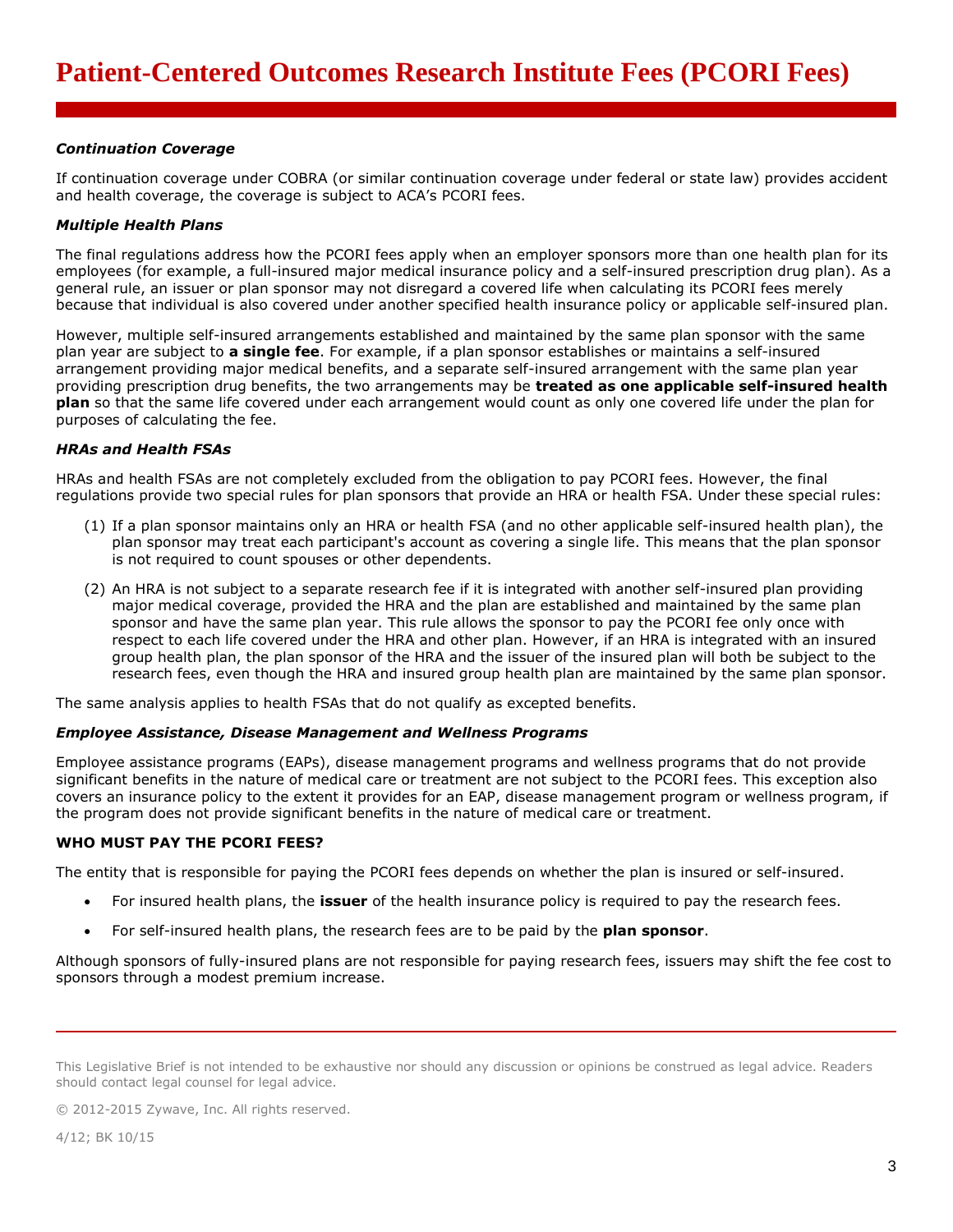The Department of Labor (DOL) has advised that, because the PCORI fees are imposed on the plan sponsor under ACA, it is not permissible to pay the fees from plan assets under ERISA, although special circumstances may exist in limited situations. On Jan. 24, 2013, the DOL issued a set of [frequently asked questions](http://www.dol.gov/ebsa/faqs/faq-aca11.html) (FAQs) regarding ACA implementation that include a limited exception allowing multiemployer plans to use plan assets to pay PCORI fees (unless the plan document specifies another source of payment for the fees).

When two or more related employers provide health coverage under a single self-insured plan, the employer responsible for the PCORI fees is the one designated in the plan documents as the plan sponsor (or as the plan sponsor for purposes of reporting the PCORI fees). This designation must be made by the due date for reporting the research fees, which is July 31 of each year for plan years ending in the preceding calendar year. If this designation is not made on time, then each employer is required to report and pay PCORI fees with respect to its own employees.

#### **HOW ARE THE PCORI FEES CALCULATED?**

The PCORI fees are based on the **average number of lives covered** under the plan or policy. This generally includes employees and their enrolled spouses and dependents. Individuals who are receiving **continuation coverage** (such as COBRA coverage) must be included in the number of covered lives under the plan in calculating the PCORI fee. The final regulations outline a number of alternatives for issuers and plan sponsors to determine the average number of covered lives. As a general rule, plan sponsors and issuers may only use one method for determining the average number of covered lives for each plan year.

#### *Insured Health Plans*

Health insurance issuers have the following options for determining the average number of covered lives:

- *The Actual Count Method—*This method involves calculating the sum of lives covered for each day of the plan year and dividing that sum by the number of days in the plan year.
- *The Snapshot Method*—This method involves adding the total number of lives covered on a date in each quarter of the plan year, or an equal number of dates for each quarter, and dividing the total by the number of dates on which a count was made.
- *The Form Method*—As an alternative to determining the average number of lives covered under each individual policy for its respective plan year, this method involves determining the average number of lives covered under all policies in effect for a calendar year based on the data included in the National Association of Insurance Commissioners Supplemental Health Care Exhibit (Exhibit) that some issuers are required to file (called the *member months method*). For issuers that are not required to file an Exhibit, there is a similar available method that uses data from equivalent state insurance filings (called the *state form method*).

#### *Self-insured Health Plans*

Sponsors of self-insured plans may determine the average number of covered lives by using the *actual count method* or the *snapshot method*. For purposes of the snapshot method, the number of lives covered on a designated date may be determined using either the **snapshot factor method** or the **snapshot count method**.

- *Snapshot factor method*. Under the snapshot factor method, the number of lives covered on a date is equal to the sum of: (1) the number of participants with self-only coverage on that date; plus (2) the product of the number of participants with coverage other than self-only coverage on the date and 2.35.
- *Snapshot count method*. Under the snapshot count method, the number of lives covered on a date equals the actual number of lives covered on the designated date.

Alternatively, plan sponsors may use the *Form 5500 method*, which involves a formula using the number of participants reported on the Form 5500 for the plan year.

This Legislative Brief is not intended to be exhaustive nor should any discussion or opinions be construed as legal advice. Readers should contact legal counsel for legal advice.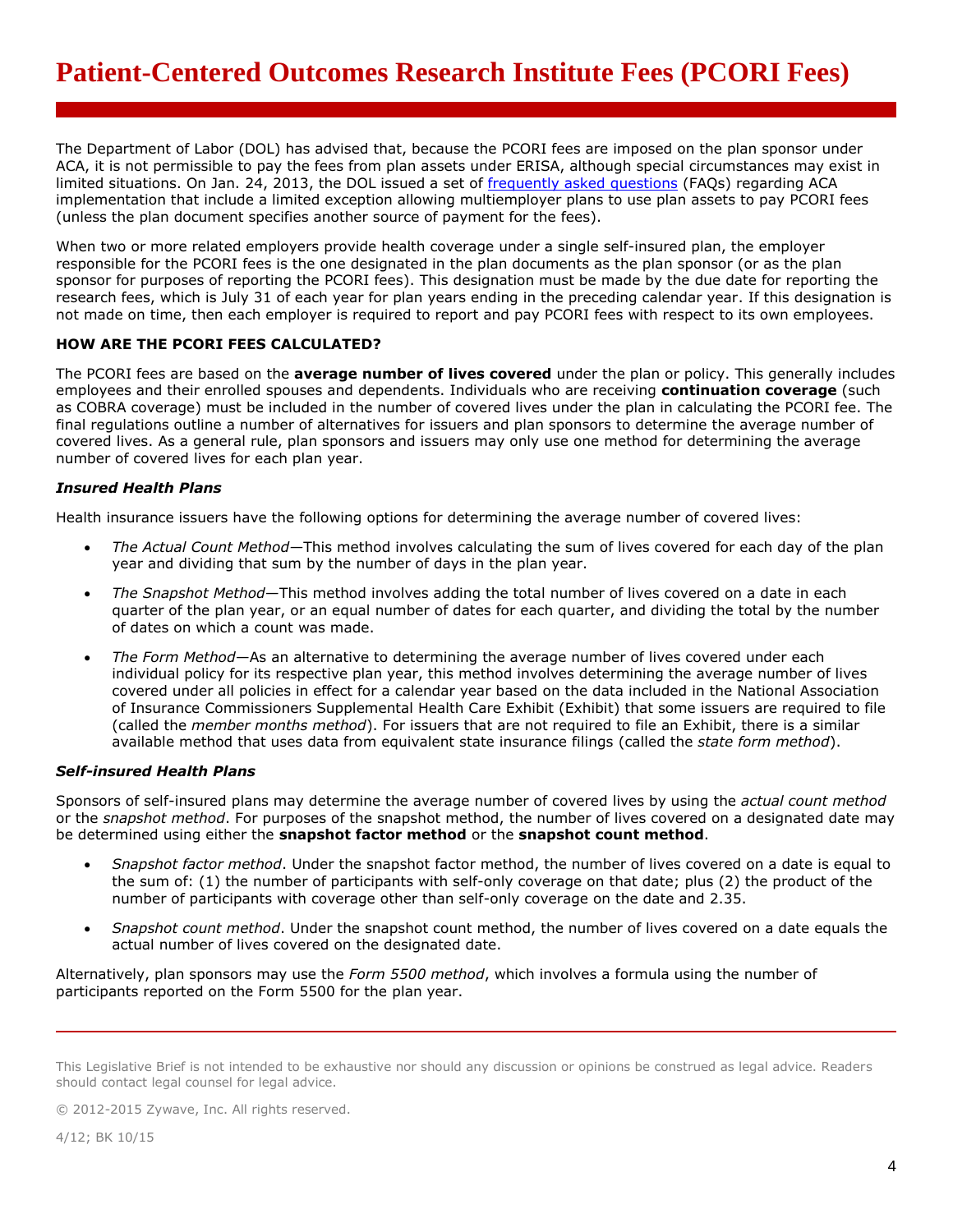For HRAs and health FSAs that are required to be reported separately (for example, because they are integrated with an insured group health plan and do not qualify as excepted benefits), the regulations simplify the determination of average number of covered lives by allowing plan sponsors to assume one covered life for each employee with an HRA or health FSA.

In addition, a self-insured plan that provides accident and health coverage through fully-insured and self-insured options may determine the plan's PCORI fees by disregarding the lives covered solely under the fully-insured options.

#### **HOW ARE THE PCORI FEES REPORTED AND PAID?**

In general, the PCORI fees are assessed, collected and enforced like taxes under the Internal Revenue Code. Issuers and plan sponsors must report and pay the research fees annually on **IRS Form 720** (Quarterly Federal Excise Tax Return). On May 28, 2013, the IRS released an [updated Form 720](http://www.irs.gov/pub/irs-pdf/f720.pdf) that includes a section where issuers and plan sponsors will report and pay the PCORI fee. The IRS also released [updated instructions](http://www.irs.gov/pub/irs-pdf/i720.pdf) along with the revised form. Both the form and instructions were revised again in January 2015 for reporting for the 2014 plan year.

Form 720 and full payment of the research fees will be due by **July 31** of each year. It will generally cover plan years that end during the preceding calendar year. Thus, the first possible deadline for filing Form 720 was July 31, 2013. The deadline for filing Form 720 was July 31, 2015, for plan years ending in 2014. **The deadline for filing Form 720 will be July 31, 2016, for plan years ending in 2015**.

Deposits are not required for this fee, so issuers and plan sponsors are not required to pay the fee using Electronic Federal Tax Payment System (EFTPS). However, if the fee is paid using EFTPS, the payment should be applied to the second quarter.

On Jan. 24, 2013, the DOL, HHS and the Treasury (Departments) issued [FAQs](http://www.dol.gov/ebsa/faqs/faq-aca11.html) that address payment of PCORI fees from plan assets. In general, because the fee is imposed on the plan sponsor and not on the plan itself, the plan sponsor must pay the fee outside the plan. This means that **plan assets cannot be used to pay the fee**. However, there are certain circumstances in which PCORI fees may be paid from plan assets.

## *Multiemployer Plans*

In the case of a multiemployer plan, the plan sponsor liable for the PCORI fee would generally be the independent joint board of trustees appointed and directed to establish the employee benefit plan. According to the Departments, a multiemployer plan's joint board of trustees would be **permitted to pay PCORI fees from assets of the plan**, unless the plan document specifies a source other than plan assets for payment of the fee.

The Employee Retirement Income Security Act (ERISA) imposes certain responsibilities on fiduciaries that are designed to avoid misuse and mismanagement of plan assets. Generally, plan assets must be used for the exclusive benefit of plan participants and beneficiaries.

The Departments understand that a multiemployer plan's joint board of trustees normally has no function other than to sponsor and administer the multiemployer plan and has no source of funding independent of plan assets to pay PCORI fees. The fee is not an excise tax or penalty imposed on the trustees in connection with a violation of federal law or a breach of their fiduciary obligations in connection with the plan. In addition, the Departments stated that the joint board would not be acting in a capacity other than as a fiduciary of the plan in paying a PCORI fee.

As a result, the Departments believe that it would be unreasonable to construe ERISA's fiduciary provisions as prohibiting the use of plan assets to pay a PCORI fee to the federal government.

#### *Non-Multiemployer Plans*

According to the Departments, there may be rare circumstances where sponsors of employee benefit plans that are not multiemployer plans would also be able to use plan assets to pay the PCORI fee. For example, a VEBA that provides retiree-only health benefits may be able to use plan assets to pay a PCORI fee if the sponsor is a trustee or

© 2012-2015 Zywave, Inc. All rights reserved.

4/12; BK 10/15

This Legislative Brief is not intended to be exhaustive nor should any discussion or opinions be construed as legal advice. Readers should contact legal counsel for legal advice.